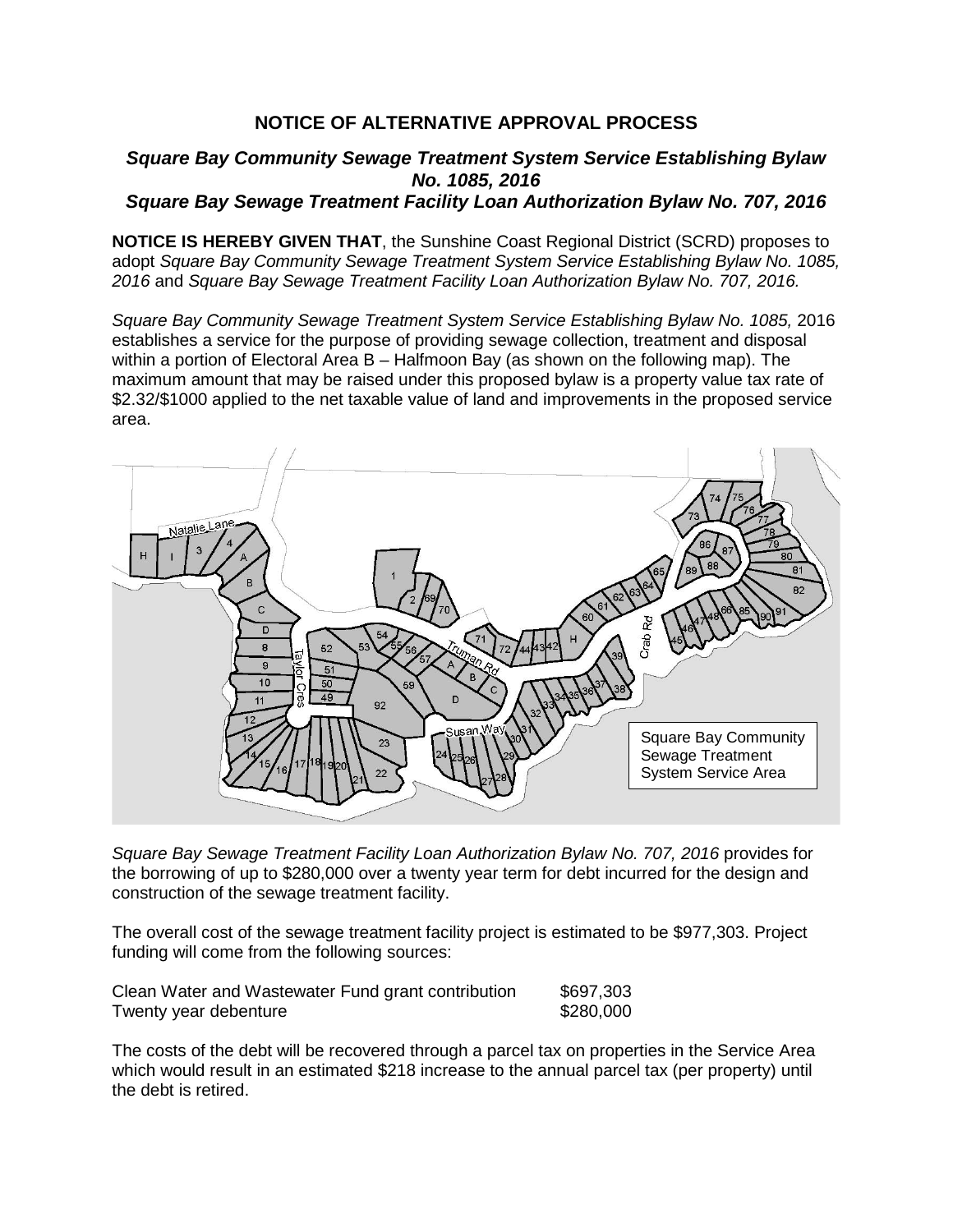More information on this matter can be viewed at the Sunshine Coast Regional District office, 8:30 a.m. to 4:30 p.m. Monday to Friday, except Statutory Holidays, at 1975 Field Road, Sechelt, BC.

The SCRD Board may adopt Bylaw Nos. 1085 and 707 and proceed with the borrowing as noted above if, after the deadline, elector response forms are certified by the Corporate Officer as having been signed by less than 10% of the eligible electors in the Square Bay Sewage Treatment Facility Service Area. If after the deadline elector response forms are certified by the Corporate Officer as having been signed by at least 10% of the eligible electors in the Service Area (calculated at **9** electors), the Board may not proceed with the bylaws without obtaining assent of the electors in a voting proceeding.

## **Elector Response Forms**

The response of the electors must be in the form established by the SCRD. Forms are available at the SCRD office located at 1975 Field Road, Sechelt and on the SCRD website at [www.scrd.ca.](http://www.scrd.ca/) An accurate copy of the elector response form is also acceptable. For an elector response to be accepted it must meet the following conditions:

- only eligible electors within the Square Bay Sewage Treatment Facility Service Area are entitled to sign an elector response form;
- the full name of the elector must be stated:
- the residential address of the elector must be stated:
- the elector must sign the elector response form;
- if applicable, the address of the property in relation to which the person is entitled to vote as a non-resident property elector must be stated; and,
- the elector response form must be submitted to the Corporate Officer before the deadline.

Forms may be submitted in person or by mail to be received by the Corporate Officer at the Sunshine Coast Regional District office located at 1975 Field Road, Sechelt, B.C. V0N 3A1 **NO LATER THAN 4:30 P.M. on Tuesday, March 21, 2017**. Elector response forms must be in the possession of the Corporate Officer by this time as postmarks **WILL NOT** be accepted as date of submission. **ELECTOR RESPONSE FORMS MAY NOT BE RETURNED BY FAX OR EMAIL.**

## **Eligible Electors**

Resident Elector: You are entitled to submit an elector response form as a Resident Elector if you are 18 years or older on the date of submission of the elector response form, are a Canadian citizen, have resided in British Columbia for 6 months and in the Service Area described above for at least 30 days prior to signing the elector response form, and are not disqualified from voting by any enactment.

Non-Resident Property Elector: You may submit an elector response form as a Non-Resident Property Elector if you are 18 years or older on the date of submission of the elector response form, are a Canadian citizen, have resided in British Columbia for 6 months, have owned property in the Service Area described above for 30 days; are not disqualified from voting by any enactment and do NOT qualify as a Resident Elector. If there is more than one registered owner of the property (either as joint tenants or tenants in common) only one individual may, with the written consent of the majority, submit an elector response form. Property owned in whole or in part by a corporation does not qualify under the non-resident property elector provisions.